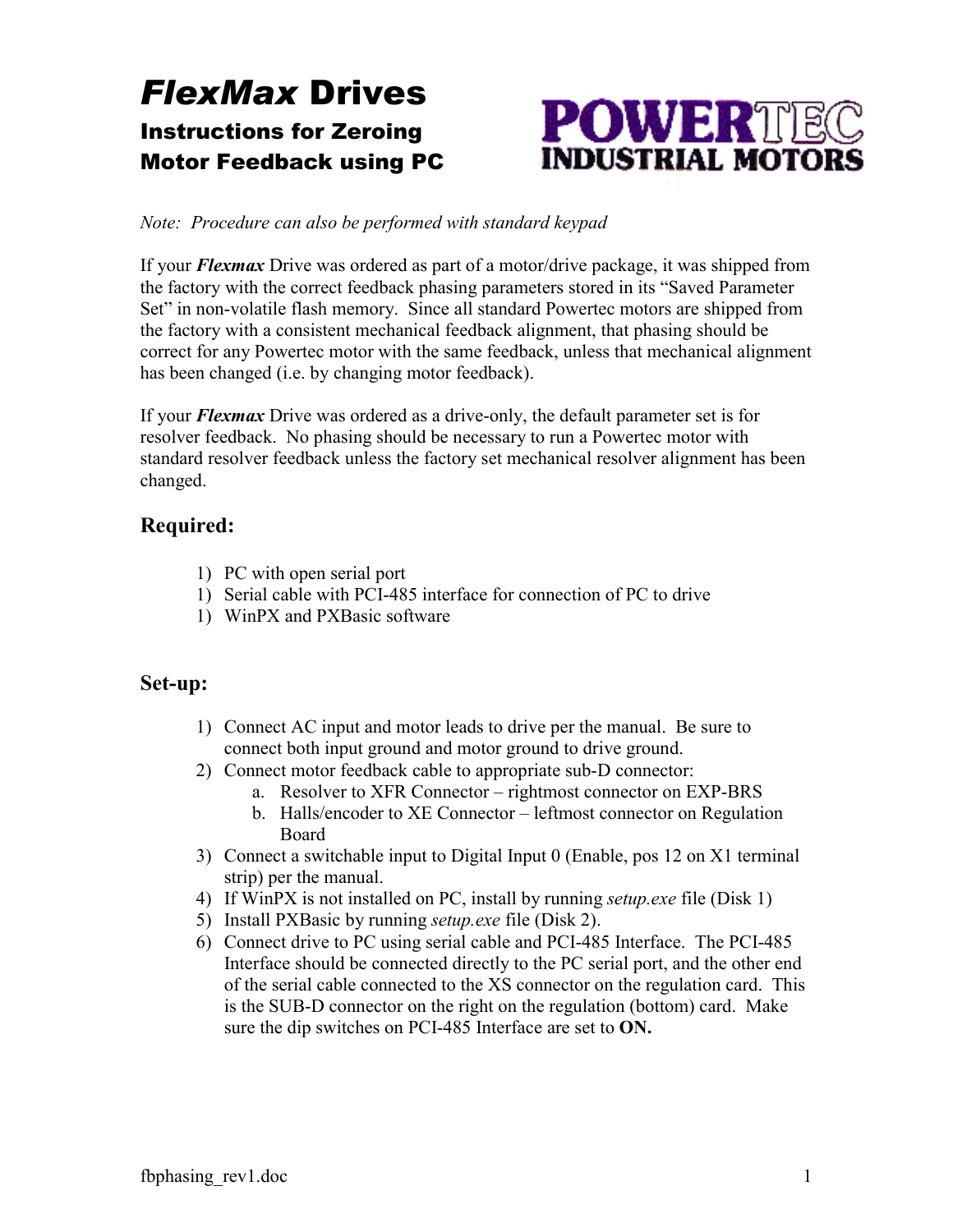## **Procedure for phasing (zeroing) feedback:**

*Note: See drive manual page 91 for detailed instructions.*

*Note: All file locations shown are the default locations from the set-up program. If you did not use the default locations, substitute the correct path on your PC in the instructions.* 

- 1) Power-up drive.
- 2) Launch *WinPX* by clicking on the *WinPX for FlexMax* icon.
- 3) Open a parameter file into WinPX:
	- a. *soxxxxx\_x.par* from the 3.5" diskette labeled "Disk 2", or
	- b. C:\Program Files\Powertec Industrial Motors\WinPX\PXBasic\V1.280\PXBasicV1\_280.par, or
	- c. Another parameter file that is known to be of the same version level as the *PXBasic* you are using
- 4) If necessary, select "Connect" from the "Target" menu.
- 5) To upload the parameters currently stored in drive flash memory:
	- a. Highlight "All parameters" in the left hand menu tree
	- b. Select "Read all" from the "Parameters" menu (or click on the "Read all parameters" icon). The parameters should turn from red to black to indicate that the parameter displayed is confirmed by the PC to be resident in the drive active (volatile) memory.
- 6) From the "Parameters" menu, select "On line mode".
- 7) In the *30-Encoder parameters* folder, confirm that the proper feedback is selected:
	- a. For resolver feedback:
		- i. IPA#20010 *ENCODER TYPE*: Resolver
		- ii. IPA#20011 *ENCODER PULSES*: 2048
		- iii. IPA#20012 *ENCODER SUPPLY*: 5.25
	- b. For Powertec Hall Effect Encoder feedback:
		- i. IPA#20010 *ENCODER TYPE*: Hall (for phasing only)
		- ii. IPA#20011 *ENCODER PULSES*: 30, 45, or 60
		- iii. IPA#20012 *ENCODER SUPPLY*: 5.25
	- c. For digital encoder with index and commutation tracks:
		- i. IPA#20010 *ENCODER TYPE*: Dig. + Hall
		- ii. IPA#20011 *ENCODER PULSES*: ppr value (ie 1024, 2048, etc)
		- iii. IPA#20012 *ENCODER SUPPLY*: 5.25 (normally)
	- d. For digital encoder with commutation tracks but no index:
		- i. IPA#20010 *ENCODER TYPE*: Hall (for phasing only)
		- ii. IPA#20011 *ENCODER PULSES*: ppr value (ie 1024, 2048, etc)
		- iii. IPA#20012 *ENCODER SUPPLY*: 5.25 (normally)
- 8) In the *10-Drive parameters* folder, set IPA# 20023 *Drive configuration* to "Encoder phasing".
- 9) Reset the drive and save parameters to target flash
- 10) Go to the *211-Serv. phasing* folder and monitor the parameters
- 11) Enable the drive
	- a. Shaft will rotate slightly and lock in "zero" position
	- b. Shaft will then rotate CW part of a revolution and stop in a fixed position (if shaft does not rotate CW, check wiring)